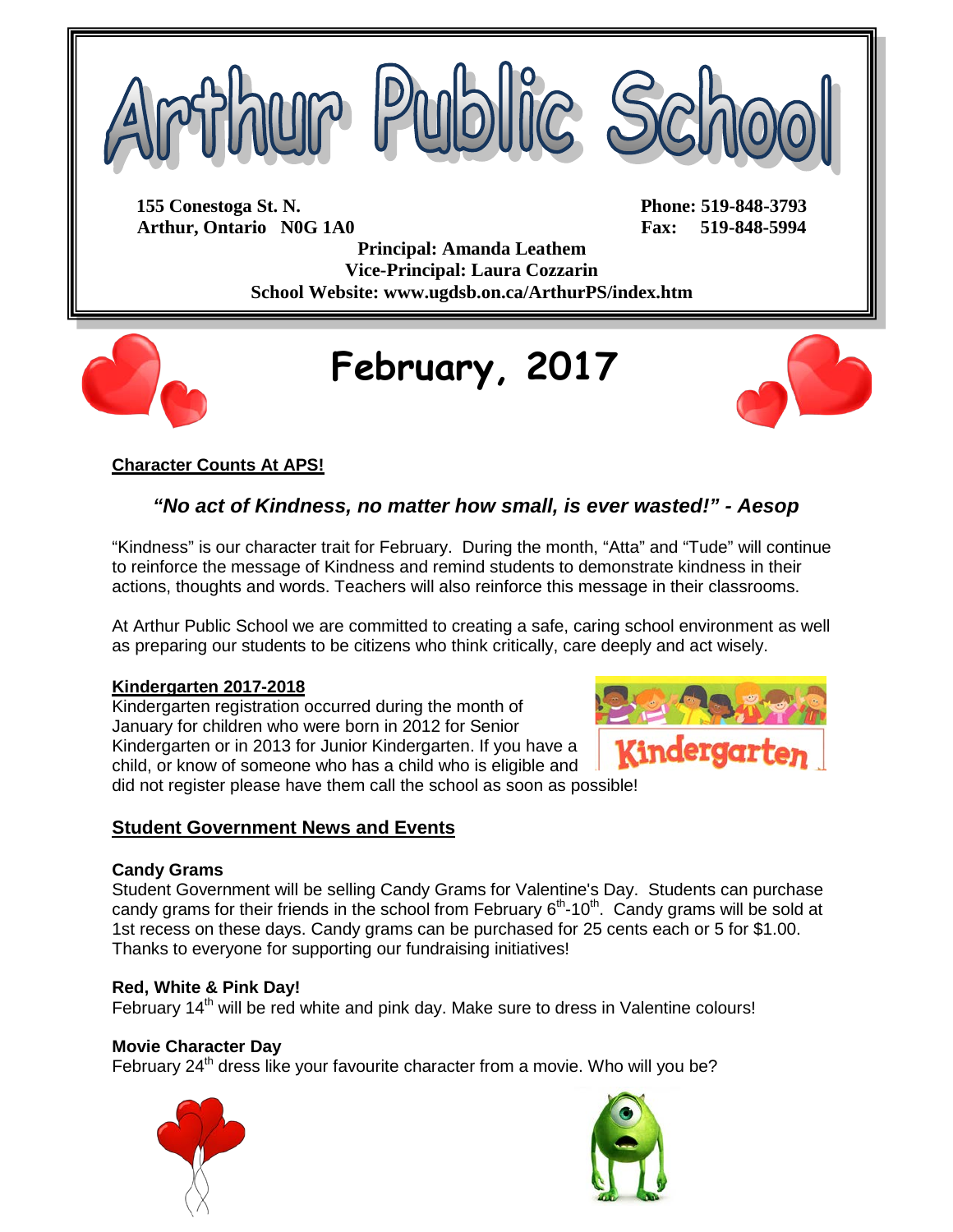## **Snack Program Fundraiser-Live Free Day!!**

**Friday, March 3rd** is Live Free Day. You can contribute by taking the challenge to Live Free of something you take for granted every day. Maybe it's a regular treat that you give yourself or it's something that you love to do each day. Can you give that up for one day to show support for those who live without each and every day? **Back by popular demand, we will be having Smoothie Day again!** Smoothies will be on sale for \$2. Donation Forms will be coming home the last week of February. All donations will be going directly to Arthur's Food & Friends Snack program. "*Bringing Healthy Food to Hungry Minds"* We are also accepting donations on line. Please go to<http://www.livefreewdg.ca/donate> to donate on line. We are also looking for food donations to help make the smoothies. Items in need are frozen strawberries, orange juice, 2% milk and vanilla yogurt. Please bring your donations to the office.

# **Looking for something to do this Summer?**



Arthur Minor Ball will be having registration on: Saturday March  $4<sup>th</sup>$ , 9:00AM-1:00PM Upstairs at the Arthur Area Community Centre

## **Concussion Outside School Hours**



A concussion is a type of brain injury that changes the way the brain normally works. It can affect a student's performance in both school work and physical activities. Rest is very important after a concussion because it helps the brain heal. While a child has a suspected or diagnosed concussion, full participation in school academic and physical activities can worsen symptoms and make for a longer recovery period.

In the best interest of your child, parents and guardians are requested to contact the principal when a suspected or diagnosed concussion occurs outside of school hours (i.e. during outdoor play, sports, or a car accident). The principal will work with you to develop a plan for an individualized, gradual return to full participation in school activities. For more information, visit www.ugdsb.on.ca/concussions.

## **Report Bullying**



We take all incidents of bullying seriously. If your child is the victim of bullying or sees bullying behavior at school, please encourage him/her to speak with someone at school or use our board's online

reporting tool. **Report Bullying** gives students and parents 24/7 access for reporting bullying. You don't have to identify yourself – just your school – and your message gets sent directly to the school principal for follow-up. You'll find the Report Bullying button on our school's website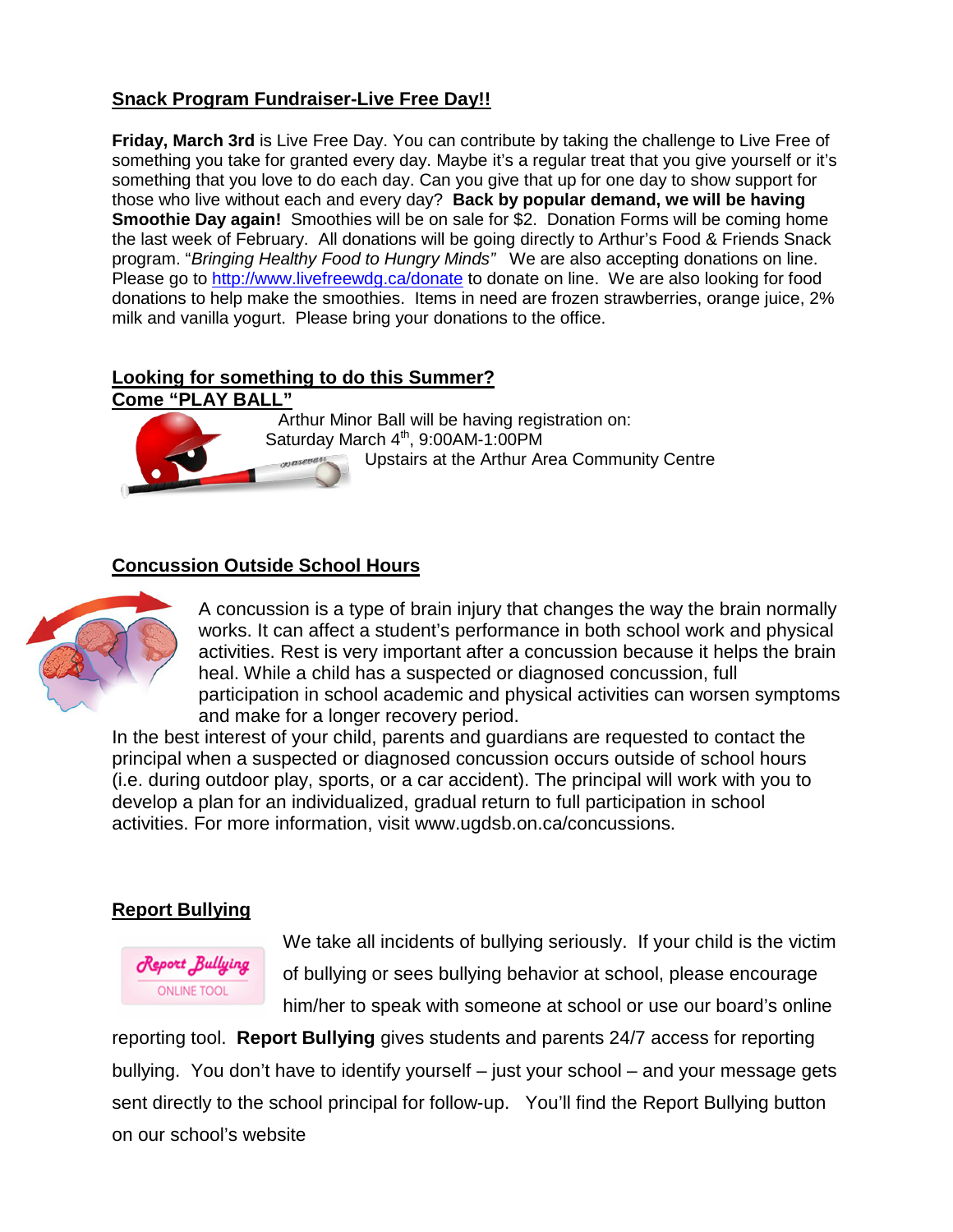## **School Council Fundraiser**



Once again School Council will be selling Elmira Poultry and Harriston Meats products as a fundraiser. Order forms will come home on Monday, February  $13<sup>th</sup>$  and be due back on Monday February  $27<sup>th</sup>$ . Please consider supporting our school by ordering these quality products.

# **Winter Safety**

Please be sure to review safety guidelines with your children about walking to and from school in the winter. Remind children that walking on snowbanks beside the road can be unsafe as they may fall onto the road. Also remind children not to come out from between the snowbanks to cross the road as they are not easily seen. They should cross at a clear corner where they are visible.

# **Sibling & Grade 8 Grad Photo Day**



On February 2<sup>nd</sup> Life Touch will be at our school first thing in the morning to take Grade 8 Grad pictures as well as Sibling Pictures for those families that wish to participate.

Order forms have been sent home if you are interested and did not receive a form additional forms are available at the school office.



# **CASL**



Changes to Canada's Anti-Spam Legislation (CASL) require you to register online to receive email notices, newsletters etc. from the school. **If you are currently receiving these notices you are still required to register, again, to continue to receive them.** 

Please go to [www.ugdsb.on.ca/CASL](http://www.ugdsb.on.ca/CASL) or our school's website at [www.ugdsb.on.ca/arthur](http://www.ugdsb.on.ca/arthur)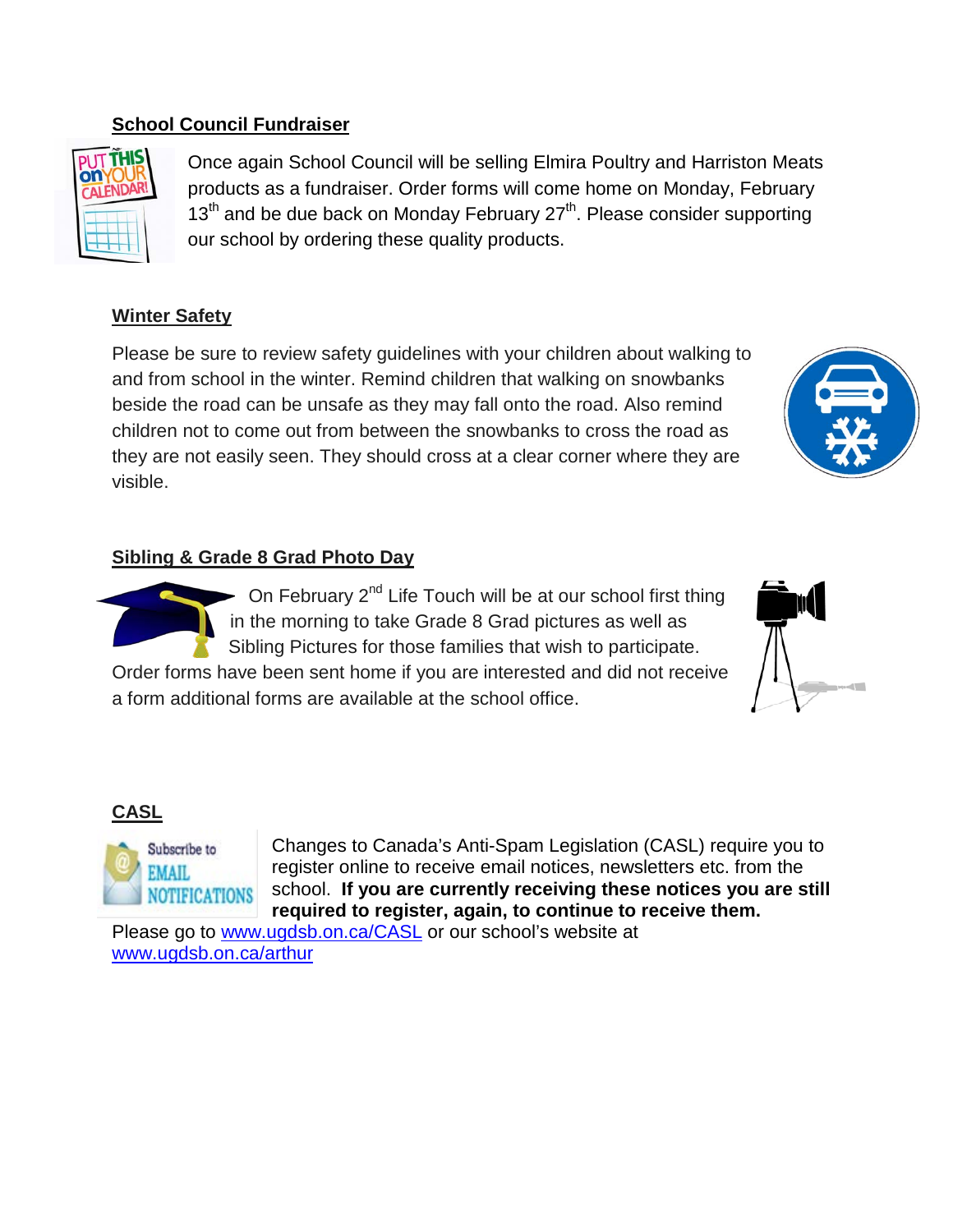# **Talking About Mental Health – February 2017 Tests and Stress**

Taking tests is stressful for most students. However, there are lots of ways that your child and youth (and you!) can decrease the stress related to tests.

## **Anticipate stress and be ready for it.**

 Practice relaxing activities every day so during stressful times you already know how to cope.

#### **Eat well**

 $\checkmark$  Learning and remembering takes a lot of energy. Keep healthy snacks close by so you can refuel easily with what your body needs to feel good and think clearly.

#### **Sleep**

 During sleep, our brains make connections and consolidate our learning. Research has shown that during sleep, our brain cleans out toxins to allow for more learning to occur the next day.

## **Drink lots of water**

 Hydration is very important for good brain function. Cut down on caffeine, which contributes to the stress response and to poor sleep.

#### **Move**

 $\checkmark$  Activity increases energy, stimulates brain growth and increases mood. Take regular active breaks; even 5 minutes of walking outdoors can make a difference.

## **Pause and relax**

 $\checkmark$  Take time to relax. Do some deep breathing. Listen to music. Meditate. Go outside. Write in a journal. Do some stretches. Go for a walk. Draw or doodle. <http://youth.anxietybc.com/relaxation> has some great examples of how to relax.

## **Connect**

- $\checkmark$  Talk to your friends.
- $\checkmark$  Talk to your parent or a caring adult about how you are feeling.
- $\checkmark$  At school, you can talk to your teacher, principal or CYC for support.

## **Laugh!**

 $\checkmark$  Laughter is a great release and allows our brains to recharge and reset.

*Dr. Lynn Woodford is the Mental Health Lead for the Upper Grand District School Board. Follow me on Twitter @drlynnwoodford.*